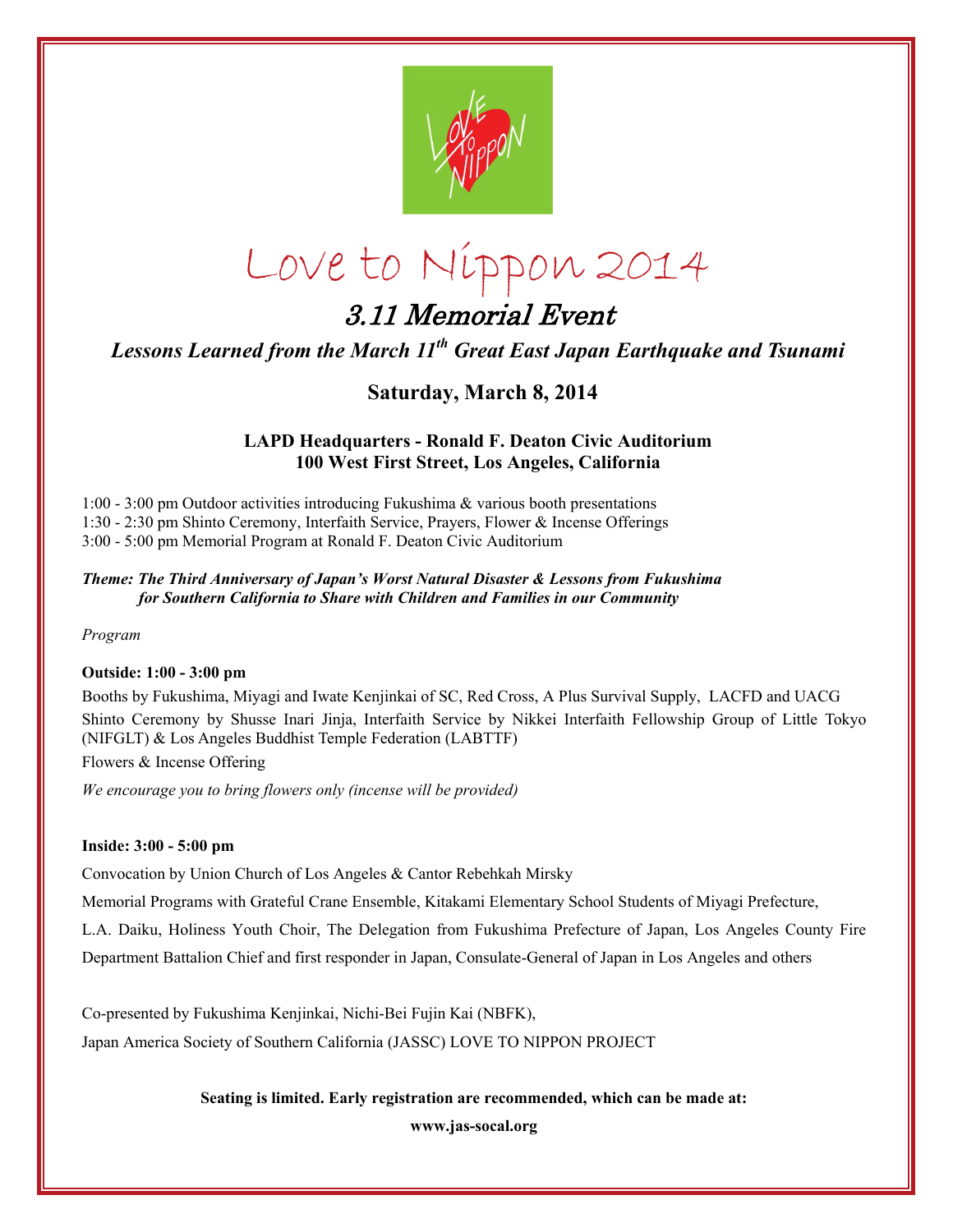#### *Memorial Program (tentative draft as of 3/03)*

Theme: The Third Anniversary Memorial of Japan's Worst Natural Disaster & Lessons from Fukushima for Southern California to Share with Children and Families in our Community

Emcees: Janet LeBlanc & Jennifer Usyak

Convocation: Reverend Timothy Yee, *Union Church of Los Angeles* and Cantor Rebekah Mirsky

National Anthems: Japan and United States of America by Grateful Crane Ensemble

Welcome: Deputy Chief Terry S. Hara, *Los Angeles Police Department* and Chairman, *Japan America Society of Southern California* 

Welcome: Chief Daryl L. Osby, *Los Angeles County Fire Department*

Performances: Video Presentation by Kitakami Elementary School students of Miyagi Prefecture of Japan - Kitakami Elementary School Song (Lyrics written by Ms. Satoko Sato & composed by Mr. Mitsuhiro Sakakibara) L.A. Daiku Holiness Youth Choir.

Special Presentations: Larry Collins, *Battalion Chief, Los Angeles County Fire Department* and *first responder in Japan*, David Stone, *Assistant Fire Chief of Los Angeles County Fire Department* report on what Los Angeles is doing to prepare for earthquake and tsunami. Questions and Answers with Masako Unoura-Tanaka, Founder of LOVE TO NIPPON PROJECT & others

Application Letter by Mr. Yuhei Sato, Governor, *Fukushima Prefecture, Japan* 

- Special Reports from the Representatives of Fukushima: Professor Yasuo Goto, *Fukushima University*, Hiroko Aihara, *Fukushima native Journalist*, Fumiko Suzuki, *President of Fukushima Association of Organizations & Fukushima Chapter in charge of International Women's Association*, Michi Ishikawa, *President of Nihonmatsushi Women's Association*, Setsuko Takahashi, *member of International Women's Education Association*, Mako Suzuki, *Junior High School Student, Aizu-Gakuho.*
- Panel discussion with local community members: Deputy Chief Terry S. Hara, *Los Angeles Police Department*, Darrel Miho of *Ai Love Japan*, Mike Kamimoto, *President, Nanka Fukushima Kenjinkai*, Douglas Erber, *President, Japan America Society of Southern California.*

Los Angeles City Officials

Appreciation remarks: The Honorable Jun Niimi, Consulate-General of Japan in Los Angeles

Closing: Douglas Erber, *President, Japan America Society of Southern California* and Masako Unoura-Tanaka, *Founder, LOVE TO NIPPON PROJECT*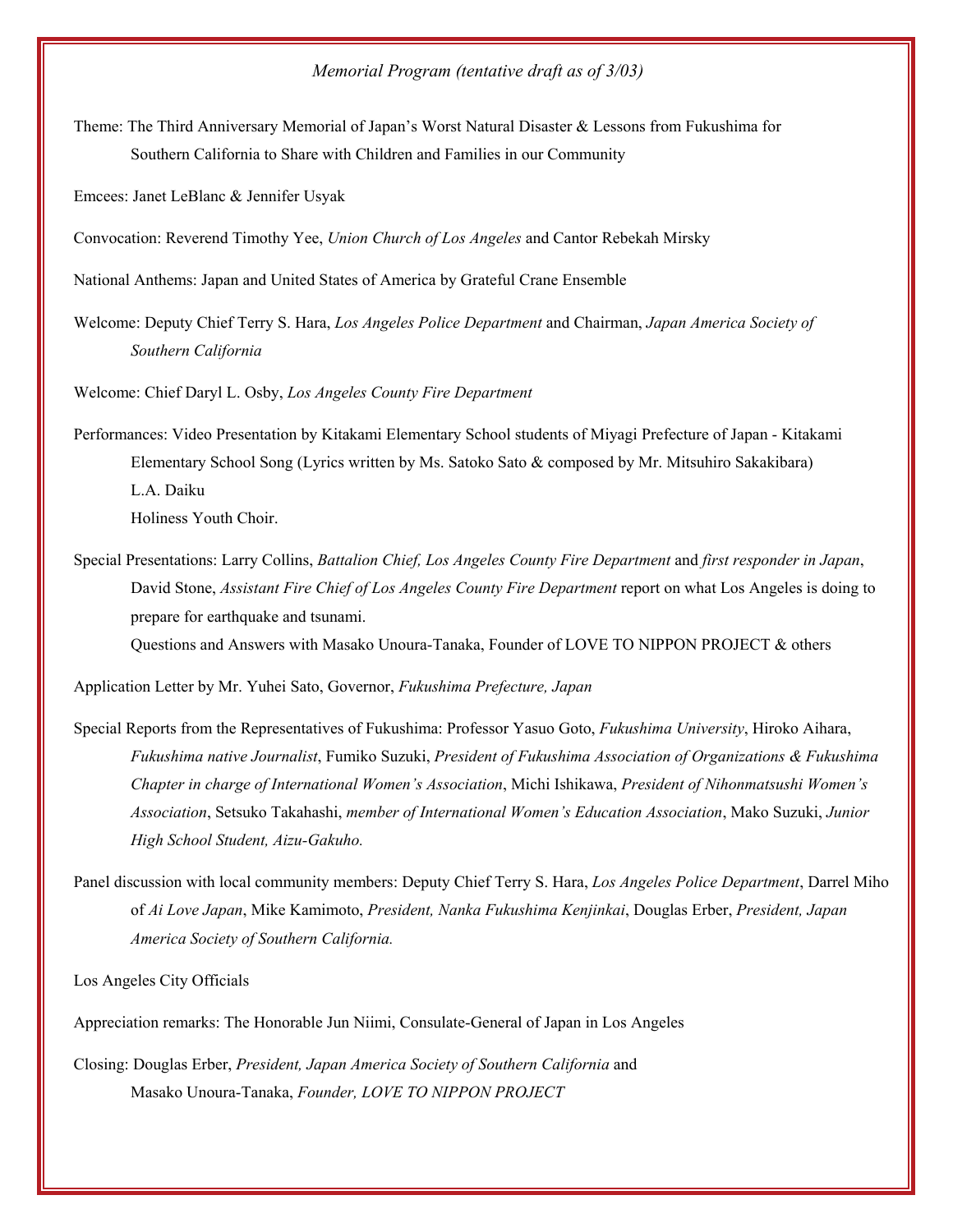#### *Love to Nippon 2014*

#### *3.11 Anniversary Memorial Event & Request for Support*

Japan America Society of Southern California (JASSC), Nanka Fukushima Kenjinkai, Nichi-Bei Fujin Kai (NBFK) and Love to Nippon Project (LTNP) humbly request your participation in the Love to Nippon 2014 - 3.11 Anniversary Memorial Event on Saturday, March 8, 2014, starting at 1:00 pm at LAPD Headquarters in downtown Los Angeles.

People in Los Angeles will never forget the Great East Japan Earthquake and Tsunami disaster in Tohoku, Japan on March 11, 2011. Along the coastline, thousands of people lost their lives with many of the survivors still living in temporary pre-fabricated houses. They are also waiting for their missing loved ones and family members. It will take a long time before their community-oriented way of life is restored, one filled with smiles and vitality. We would like to ask for your continued prayers and support for the children, the elderly, the farmers, the fishermen and all the people in Tohoku.

Exactly one year after the disaster, first Love to Nippon 2012 took place at the LAPD Headquarters. It was co-presented by Doug Erber, President of JASSC; Masako Unoura, Founder of LOVE TO NIPPON PROJECT and a tsunami survivor. The participants included Terry Hara from LAPD, Nishi Hongwanji Temple, Higashi Hongwanji Temple, JASSC, Asia America Symphony Association, the LA County Fire Department, Consulate General of Japan Los Angeles, as well as many other presenters, organizations and volunteers. David Ono, ABC7 news anchor, acted as Master of Ceremonies. ([www.KABC7.com\)](http://www.kabc7.com/).

Love to Nippon 2013 took place again at LAPD Headquarters on March 10, 2013 with a special Interfaith Service by Los Angeles Buddhist Temple Federation (LABTF) and Nikkei Interfaith Fellowship outside area.

Love to Nippon is a community-wide tribute in Los Angeles for loved-ones lost, and for those still suffering from the March 11 catastrophes. This anniversary memorial will be a peaceful commemoration of the disaster where attendees will be encouraged to place flowers or incense in loving remembrance of the victims, families and friends of Tohoku.

*We, Love to Nippon Project along with supporters have the following goals:* 

- *1) We will never forget the Great East Japan Earthquakes and Tsunami by meeting and praying every year around 3.11 at LAPD Headquarters for ten years.*
- *2) We will continue prayers and dialogues among the participants & children, especially to share the lessons learned from 3.11 Great East Japan Earthquake and Tsunami.*
- *3) We will support efforts to train ourselves for future natural disasters by sharing & educating our community, making 3.11 the official evacuation training day for Southern California.*

Love to Nippon 2014 Committee

**[www.lovetonippon.com](http://www.lovetonippon.com/)**

**[www.facebook.com/LoveToNippon](http://www.facebook.com/LoveToNippon)**